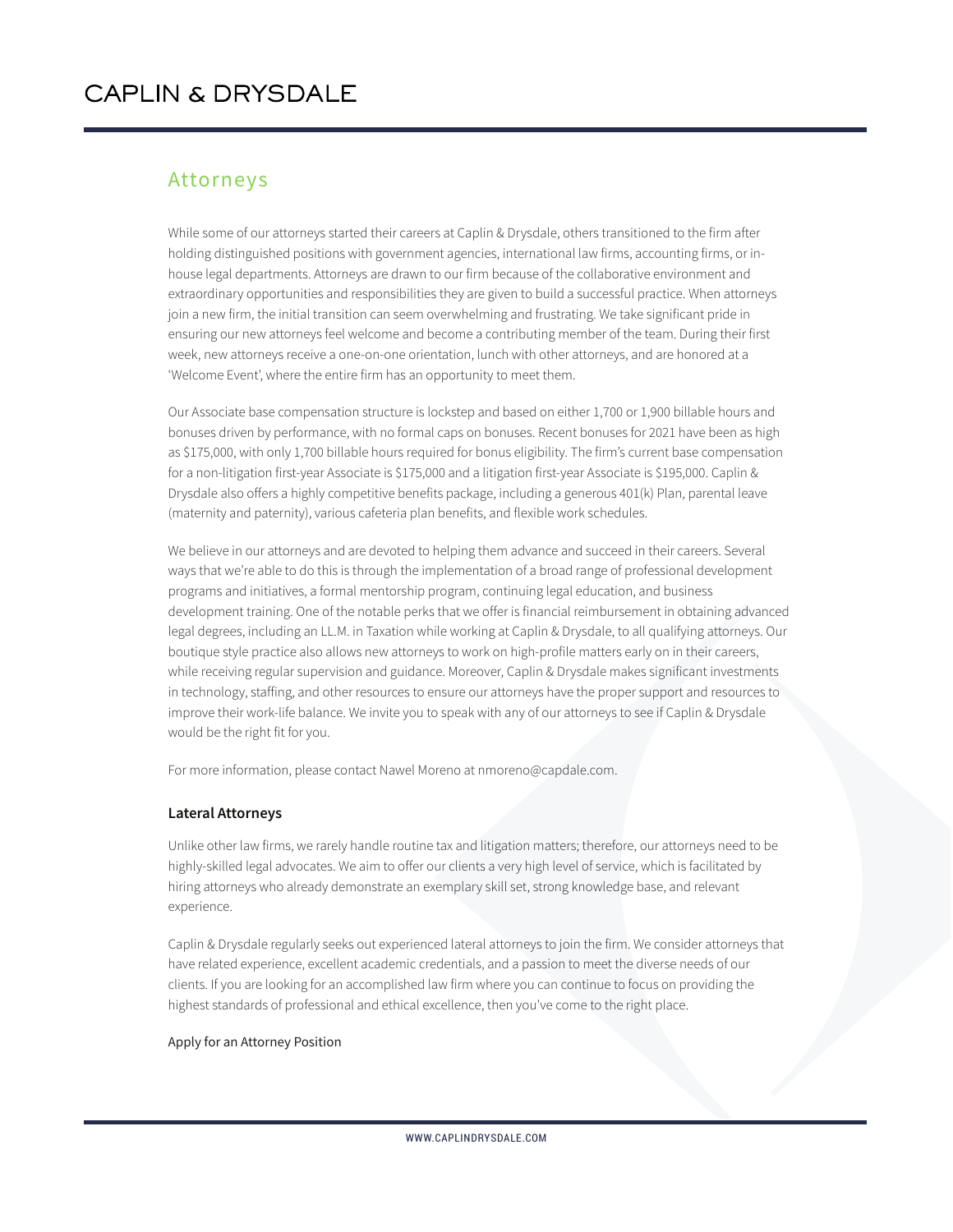#### **Entry Level Attorneys**

It can be nerve-wracking for a recent law school graduate to walk into a law firm and be expected to perform with little practical experience. Here, we take the necessary steps to make transitioning into our firm an enjoyable learning experience.

As a first year Associate, you will find a significant difference between being an entry level attorney at a large firm and practicing at a firm like Caplin & Drysdale. You will not be "just a number", you will not be stuck in an office pushing papers and doing document review for the first few years, and you will not be lost in the shuffle. At Caplin & Drysdale, you are more than an entry level attorney, you are an integral part of the team. You will get hands-on experience from day one, working directly with senior Members and practice group leaders, as well as interacting with clients. Our first-year Associates are given substantive and challenging assignments and are encouraged to voice their opinions and offer input.

If you are looking for a firm that values teamwork, personal and professional growth, diversity, hard work and achievement, please submit your resume and transcript for consideration.

#### Apply for an Entry Level Position

#### **Law Students**

Our Summer Associate classes are relatively small and we've designed it that way for a reason. We hire with care, since we value our collegiality and view each new Summer Associate as a future Associate and Member. It is our goal to give our Summer Associates a real-world perspective of an attorney's life at Caplin & Drysdale. By keeping our classes small, we are able to focus on each Summer Associate and give them the level of attention and guidance needed to be successful in their careers.

Every year we hire a select group of law students for Summer Associate and full-time Associate positions in our tax practice group. Currently, our Summer Associate recruiting efforts largely focus on first-year law students, with the intention that those Summer Associates will return to the firm after their second year of law school and ultimately as a first-year Associate. We do occasionally hire second-year law students with no prior connect to the firm, as well. If you have an interest in working for Caplin & Drysdale as a Summer Associate or a first-year Associate, please submit your resume and transcript for consideration.

#### Apply for a Summer Associate Position

NALP Form

# **OCI**

The firm conducts on-campus interviews at a select group of law schools across the country, in addition to participating in resume collections from schools that we do not visit. If we do not interview on campus at your school or you are unable to secure an on-campus interview, you may submit your resume and transcript to Nawel Moreno (nmoreno@capdale.com), Attorney & Paralegal Recruitment Manager, for consideration.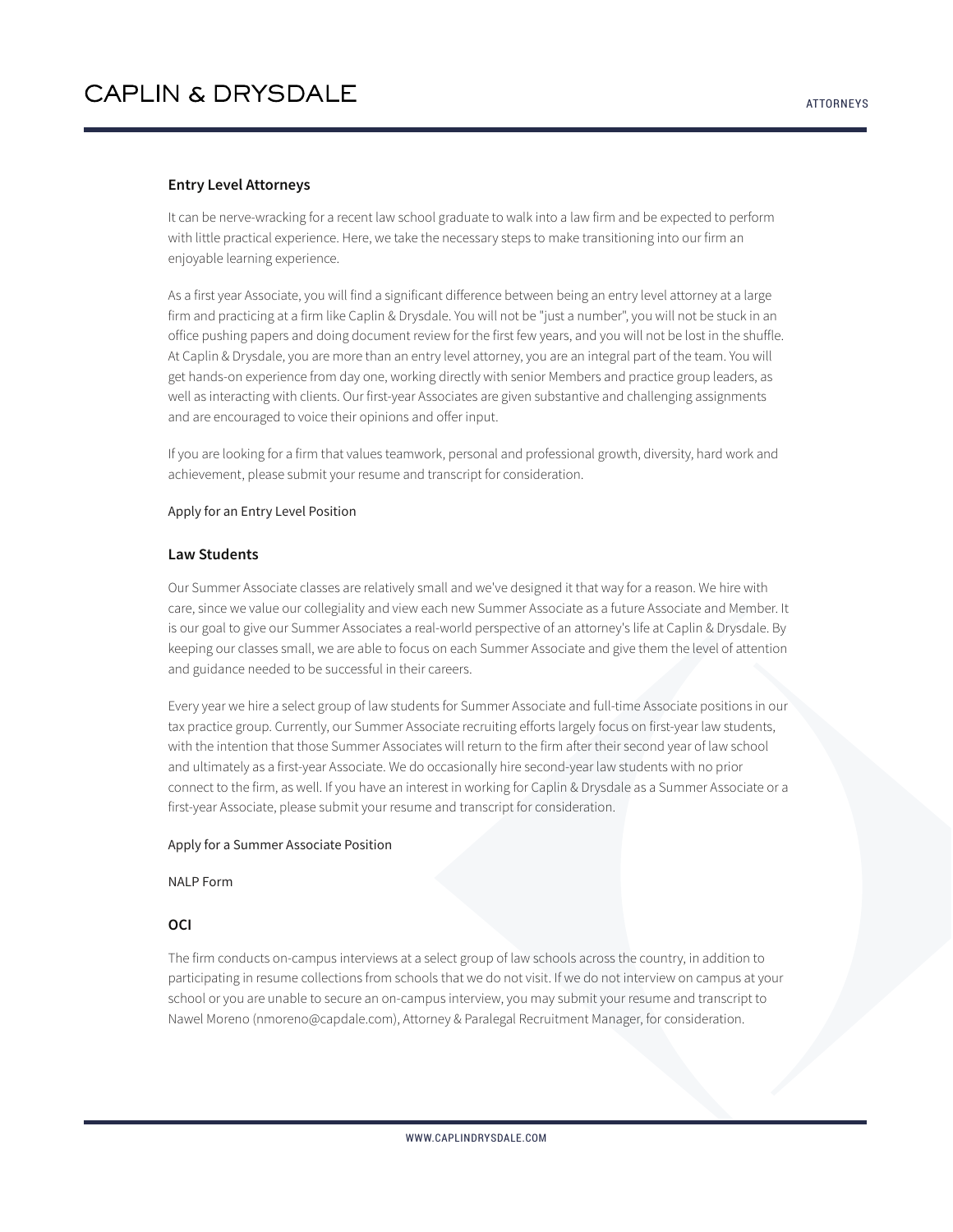Students who are invited to visit the firm for a call-back interview will meet with approximately 6-7 attorneys, which will include Members and Associates from relevant practice groups.

#### **Summer Associate Program**

Our program is designed to stimulate and educate our Summer Associates during their time at Caplin & Drysdale. In addition to general firm orientation, Summer Associates are encouraged to attend various training and educational seminars throughout the program. When you spend a summer with us, you will be given a wide variety of assignments designed to enhance your skills and stimulate your intellect. In addition, you are given continuous guidance and feedback throughout the summer. You will be treated as if you are already a full-time Associate at our firm. Your assignments and our high expectations for your performance will introduce you to the work of our full-time Associates and the standards by which that work is evaluated. From the moment you walk in our doors, you will be working hand-in-hand with our attorneys, including Members, on complex research projects and will actively participate in drafting memoranda and other client communications, attending depositions, meeting with clients and assisting in the many other tasks our attorneys address in their day-to-day practice. Our goal is to give you a realistic view into our world and to help develop successful attorneys who will return to our firm and add long-term value. Should you choose to start your legal career with us, your experience as a Summer Associate will have given you a valuable introduction to the high standards of professionalism and legal analysis Caplin & Drysdale expects of all its attorneys, as well as our collegial, supportive culture.

We permit Summer Associates to split their summers with other firms or public interest organizations; however, we do prefer that students spend at least six weeks in our program. As Summer Associates at Caplin & Drysdale, students will have an opportunity to work within our various tax groups. Unless there is a specific area of interest in tax, most Summer Associates will be given assignments from each of our tax departments. Each Summer Associate is assigned an Associate mentor and a Member mentor prior to their arrival. The mentors are responsible for continuously monitoring the Summer Associate's progress and to provide feedback during the Summer Associate reviews.

It's not all business at Caplin & Drysdale - we like to have fun too! We have a full calendar of social events and community projects for our Summer Associates and their significant others. Our events encourage relationship building and allow our Summer Associates and their families to get to know the firm, our team and our city. A few of our most popular social events include participating in Buildable Hours, a Segway tour and various dinners and parties at Associate and Member's homes.

#### **Judicial Clerks**

Caplin & Drysdale values the practical experience that judicial clerks are exposed to and in turn are able build upon after their clerkship is completed. We want to be a part of the process of helping you explore that experience and to ensure your success in the legal profession. In recent years, we have hired judicial clerks from various courts across the country, some of whom were previous Summer Associates at our firm.

The firm encourages judicial clerks to apply for an Associate position with us. Generally, Associates who have clerked immediately following graduation from law school will be hired and compensated at the same level as their graduating class. Also, we will consider bonuses to judicial clerks once employment commences.